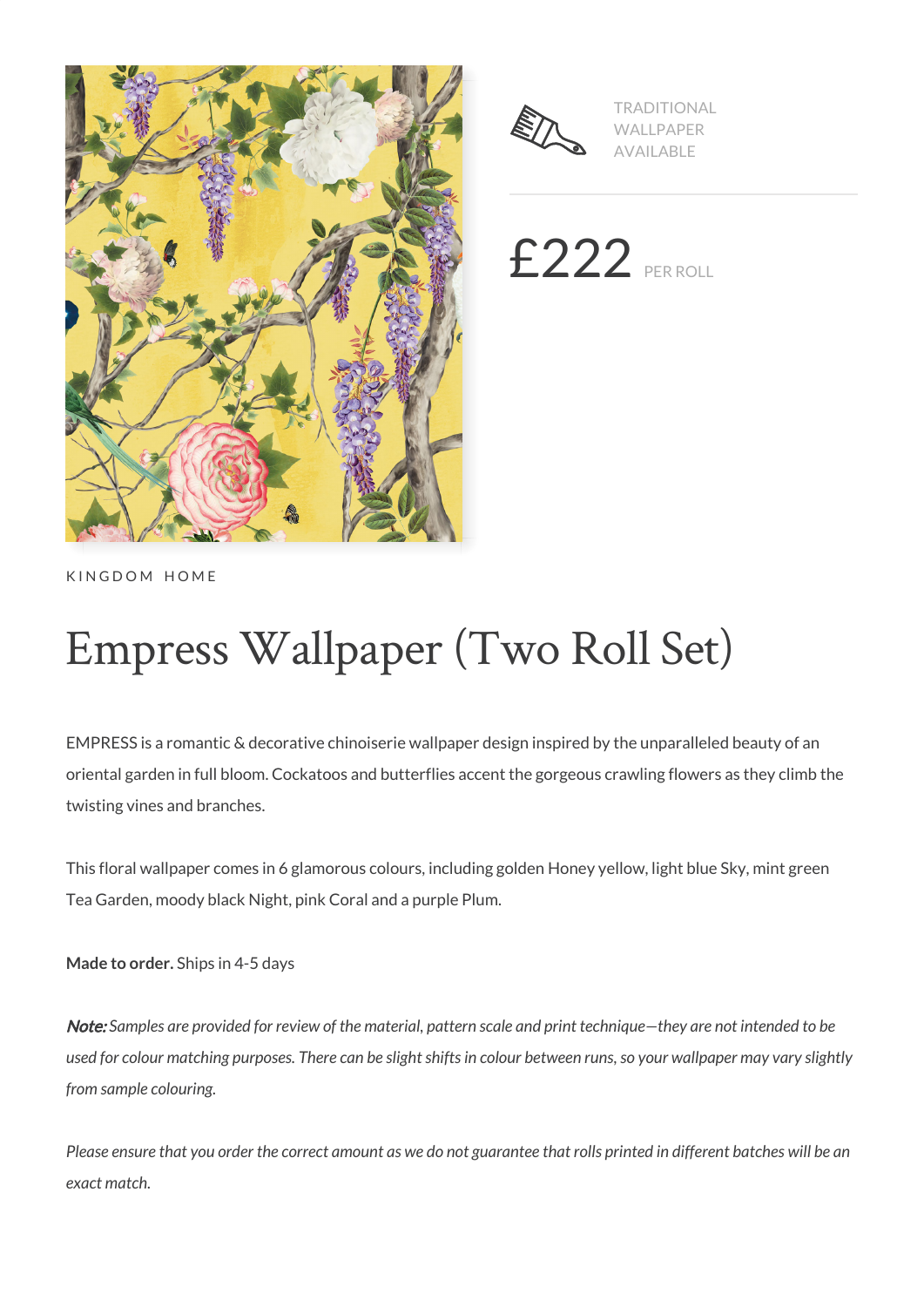*Manufactured as a double width design (set) requiring 2 rolls, A+B to complete the horizontal repeat. One set is equivalent to 132 sq.ft or (12 sqm).*



### KINGDOM HOME

The Kingdom Home Collection of wall decor is both unique and varied. With large scale repeats, black wallpapers through to summer colour palettes, architecturally inspire middle eastern designs and much more. It's a range of designer wallpapers that has been carefully curated to capture a mood, a place, a time or a subject.

### ADDITIONAL INFORMATION

Quite possibly our very best bird wallpaper. This Japanese inspired cranes design is simply stunning. A large scale wallpaper pattern that will transform your space and make your interior take flight. A perfect wallpaper for a bedroom or a lux bathroom. Part of our Japanese Wallpaper Collection, USAiyo-e. Designed by [Kingdom](https://www.miltonandking.com/USA/brand/kingdom-home/) [Home](https://www.miltonandking.com/USA/brand/kingdom-home/).

### **Non-woven wallpaper advantages**